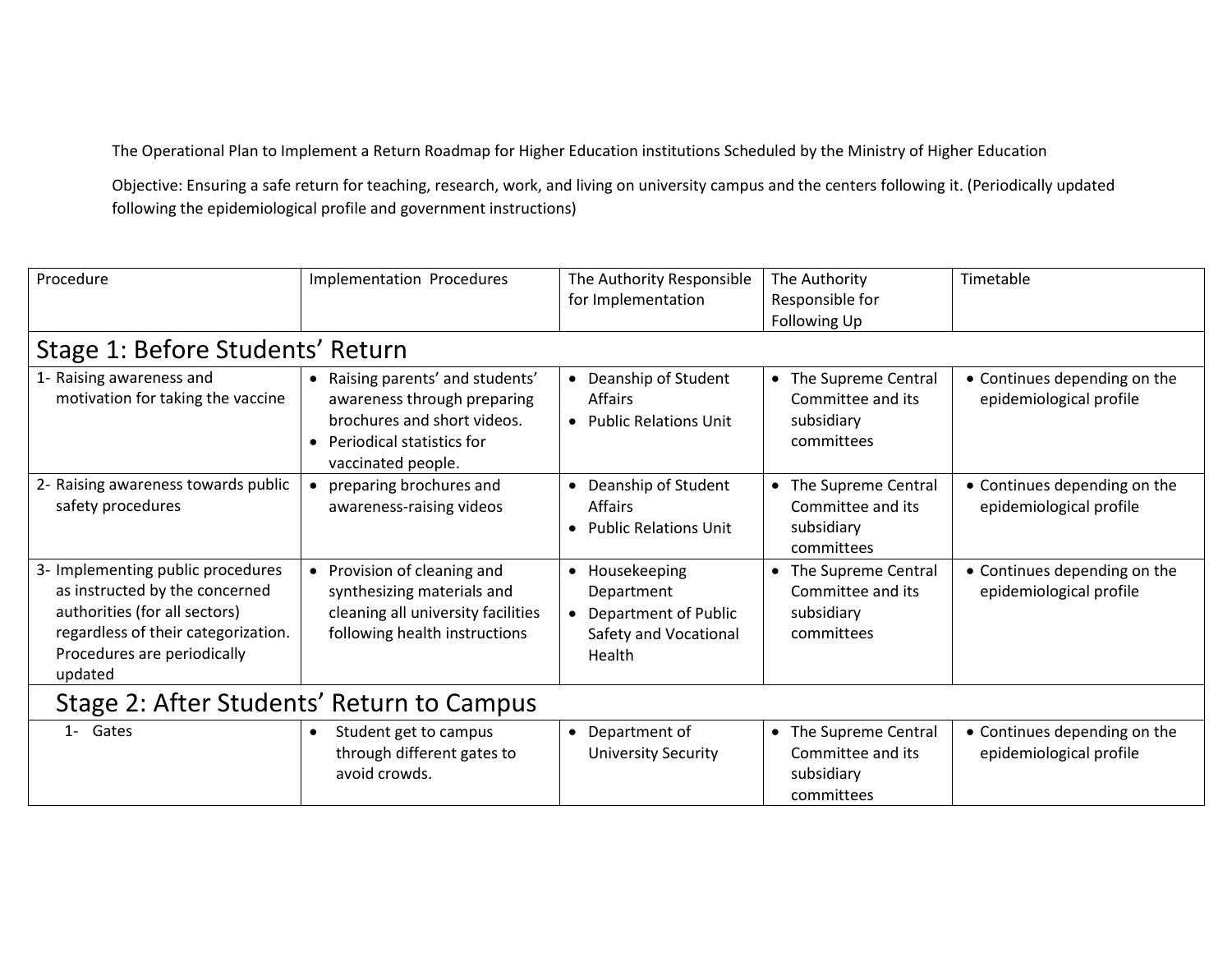|                                                         | When entering the campus,<br>staff, faculty, and students<br>should show "Green Sanad"<br>application or a negative, 72<br>valid PCR test every Sunday,<br>and Thursday of each week.                                                                                                                                                                                                                                                                                                                      |                                                                                                                           |                                                                        |                                                         |
|---------------------------------------------------------|------------------------------------------------------------------------------------------------------------------------------------------------------------------------------------------------------------------------------------------------------------------------------------------------------------------------------------------------------------------------------------------------------------------------------------------------------------------------------------------------------------|---------------------------------------------------------------------------------------------------------------------------|------------------------------------------------------------------------|---------------------------------------------------------|
| Procedures for ensuring<br>$2 -$<br>physical distancing | Teaching on campus with a<br>$\bullet$<br>capacity of 50% of classrooms<br>and labs.<br>The break between classes is<br>25 minutes to allow students<br>move between classes.<br>Informing students not to<br>$\bullet$<br>gather and leave university as<br>they finish their classes.                                                                                                                                                                                                                    | Deanship of<br><b>Student Affairs</b><br>Admission and<br>Registration<br>Unit<br>Department of<br>University<br>Security | • The Supreme Central<br>Committee and its<br>subsidiary<br>committees | • Continues depending on the<br>epidemiological profile |
| 3- Asking the faculty and staff<br>to take the vaccine  | Each faculty and staff<br>$\bullet$<br>member, and student should<br>take the COVID19 vaccine.<br>Whoever hasn't taken the first<br>shot or the second one should<br>bring a negative, 72 valid PCR<br>test every Sunday, and<br>Thursday of each week and<br>submit it to their director. As<br>for the faculty and students,<br>they submit it to the dean of<br>the faculty, or whoever in<br>charge.<br>Any faculty or staff member<br>who violates instructions in<br>item (7) will not be allowed to | Human<br>$\bullet$<br><b>Resources Unit</b>                                                                               | • The Supreme Central<br>Committee and its<br>subsidiary<br>committees | • Continues depending on the<br>epidemiological profile |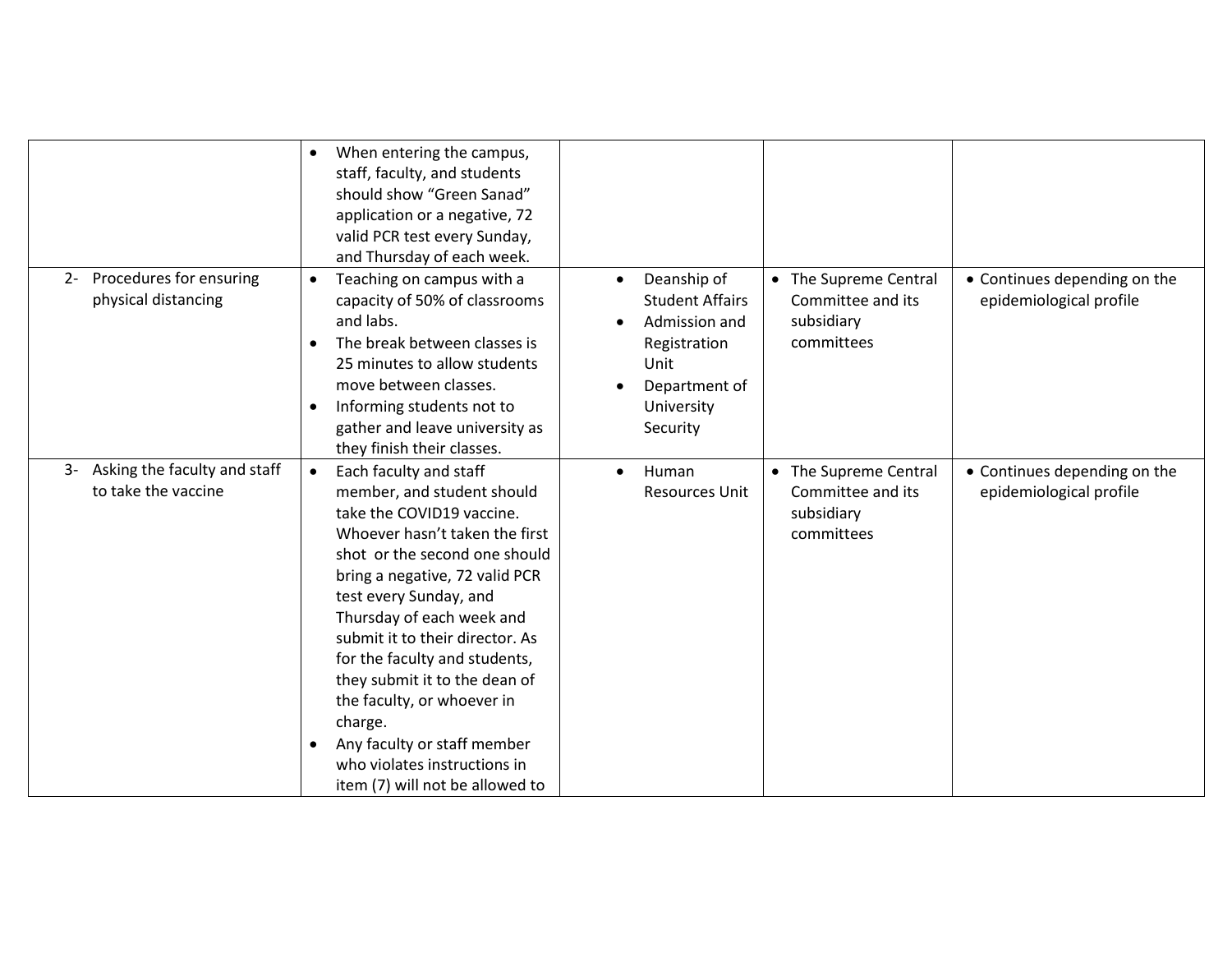|                                                                                           | come to work and these days<br>will be cut off their annual<br>leave; an exceeding days will<br>be cut off from the salary and<br>raises. As for students who<br>violate instructions, they will<br>not be allowed to enter<br>campus, and this will be<br>considered as unexcused<br>absence.<br>Downloading "Sanad"<br>$\bullet$<br>application for all who are in<br>charge of supervising and<br>monitoring and providing the<br>university administration with<br>the national numbers or IDs<br>for non-Jordanians to prevent<br>them from entering the<br>university without a negative<br>PCR test. |                                                                 |                                                                                   |                                                         |
|-------------------------------------------------------------------------------------------|-------------------------------------------------------------------------------------------------------------------------------------------------------------------------------------------------------------------------------------------------------------------------------------------------------------------------------------------------------------------------------------------------------------------------------------------------------------------------------------------------------------------------------------------------------------------------------------------------------------|-----------------------------------------------------------------|-----------------------------------------------------------------------------------|---------------------------------------------------------|
| Students are required to<br>4-<br>Adhere to the applicable<br>policies                    |                                                                                                                                                                                                                                                                                                                                                                                                                                                                                                                                                                                                             | • Faculties                                                     | The Supreme Central<br>$\bullet$<br>Committee and its<br>subsidiary<br>committees | • Continues depending on the<br>epidemiological profile |
| 5- Enhancing Students' role in<br>implementing university's<br>plan for "Safe return"     |                                                                                                                                                                                                                                                                                                                                                                                                                                                                                                                                                                                                             |                                                                 | The Supreme Central<br>$\bullet$<br>Committee and its<br>subsidiary<br>committees | • Continues depending on the<br>epidemiological profile |
| Making periodic statistics<br>for the number of students<br>immunized against the disease | Coordination with the Ministry<br>$\bullet$<br>of Digital Economy to provide<br>us with weekly statistics                                                                                                                                                                                                                                                                                                                                                                                                                                                                                                   | • Academic Faculties<br>• Deanship of Student<br><b>Affairs</b> | The Supreme Central<br>$\bullet$<br>Committee and its                             | • Continues depending on the<br>epidemiological profile |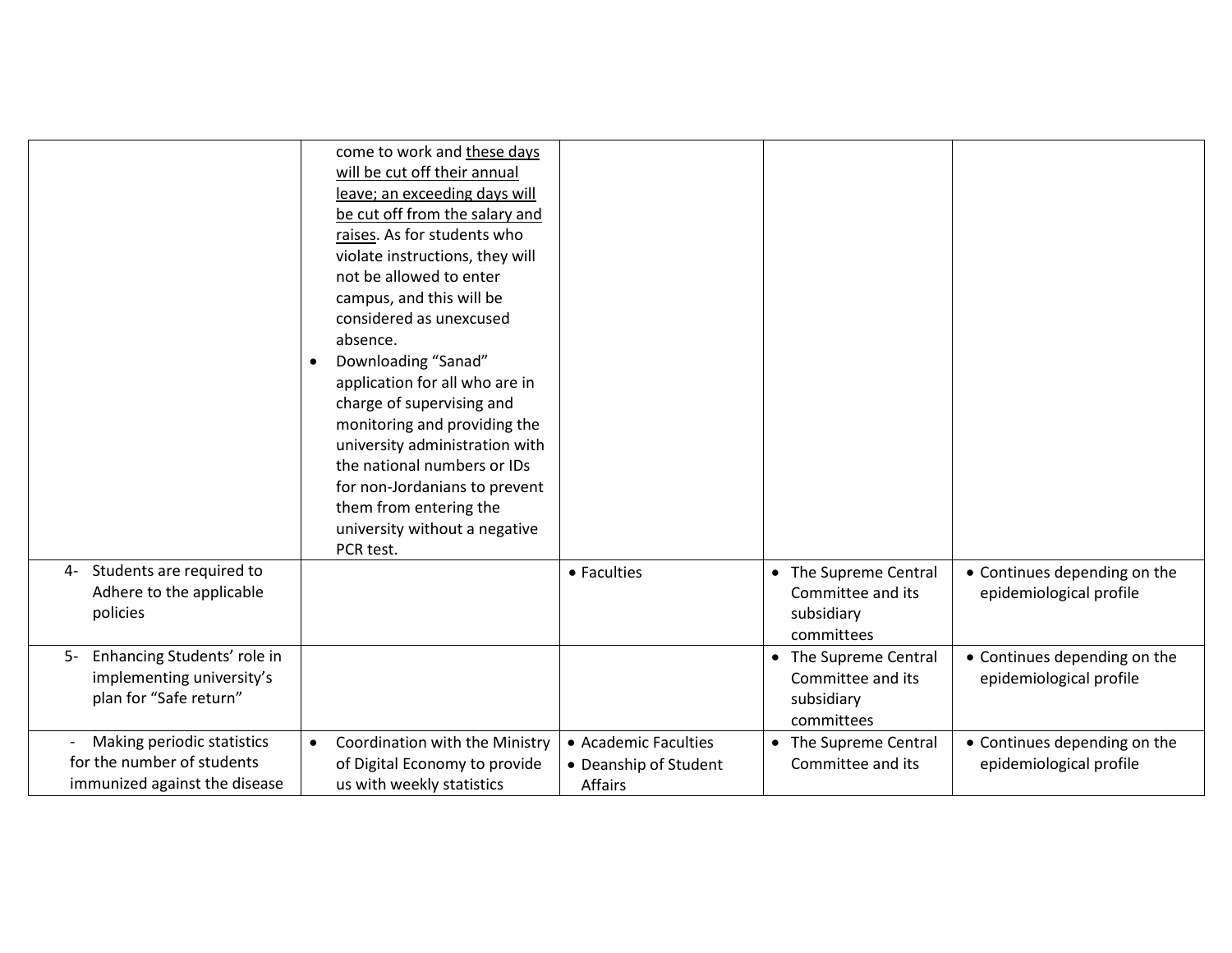| and taking all precautions to  | Keeping using the mask and<br>$\bullet$    | • Departments of Public    | subsidiary |  |
|--------------------------------|--------------------------------------------|----------------------------|------------|--|
| motivate students to take the  | sanitizers and commitment to               | Safety                     | committees |  |
| vaccine and be abide to the    | the procedures of public                   | • Ministry of Digital      |            |  |
| Defense Law number (32) for    | security and physical                      | Economy liaison officer    |            |  |
| the year 2021                  | distancing.                                | (Public Relations          |            |  |
| Providing the Ministry of      | Following the Defense Law<br>$\bullet$     | Department)                |            |  |
| Higher Education with the      | number (32) for the year 2021,             | • Admission and            |            |  |
| names and passports numbers    | those who haven't received                 | <b>Registration Unit</b>   |            |  |
| of foreign students who have   | the vaccine should bring a                 | • Engineering Workshops    |            |  |
| taken the vaccine (one shot/   | negative-72 hour valid- PCR                | Unit                       |            |  |
| two shots) and those who       | <b>Test</b>                                | • Department of            |            |  |
| haven't at the beginning g of  | Stu dents are not allowed to               | <b>University Security</b> |            |  |
| each semester.                 | get to the classroom unless                | • Catering Dept.           |            |  |
| Students should adhere to      | they receive the vaccine or                | • Classrooms Supervisors   |            |  |
| the university's applicable    | bring a negative PCR test.                 | • Academic Professors      |            |  |
| policies when using any of the | Organizing a health, medical,<br>$\bullet$ | • Labs Supervisors         |            |  |
| facilities according to the    | educational events through                 | • Halls and galleries      |            |  |
| general university policies.   | (student's clubs, students'                |                            |            |  |
| Voluntary work and Social      | unions, camps, and working                 | • The Gym                  |            |  |
| Media can help in motivating   | students in all university                 | • Restaurants              |            |  |
| them                           | buildings)                                 |                            |            |  |
|                                | Publishing health awareness                |                            |            |  |
|                                | tips on university website,                |                            |            |  |
|                                | Deanship of Student Affairs                |                            |            |  |
|                                | website and all faculties'                 |                            |            |  |
|                                | websites.                                  |                            |            |  |
|                                | Forming student teams                      |                            |            |  |
|                                | including volunteers, students             |                            |            |  |
|                                |                                            |                            |            |  |
|                                | who are distinguished in sport             |                            |            |  |
|                                | or art, and working students               |                            |            |  |
|                                | in faculties and administrative            |                            |            |  |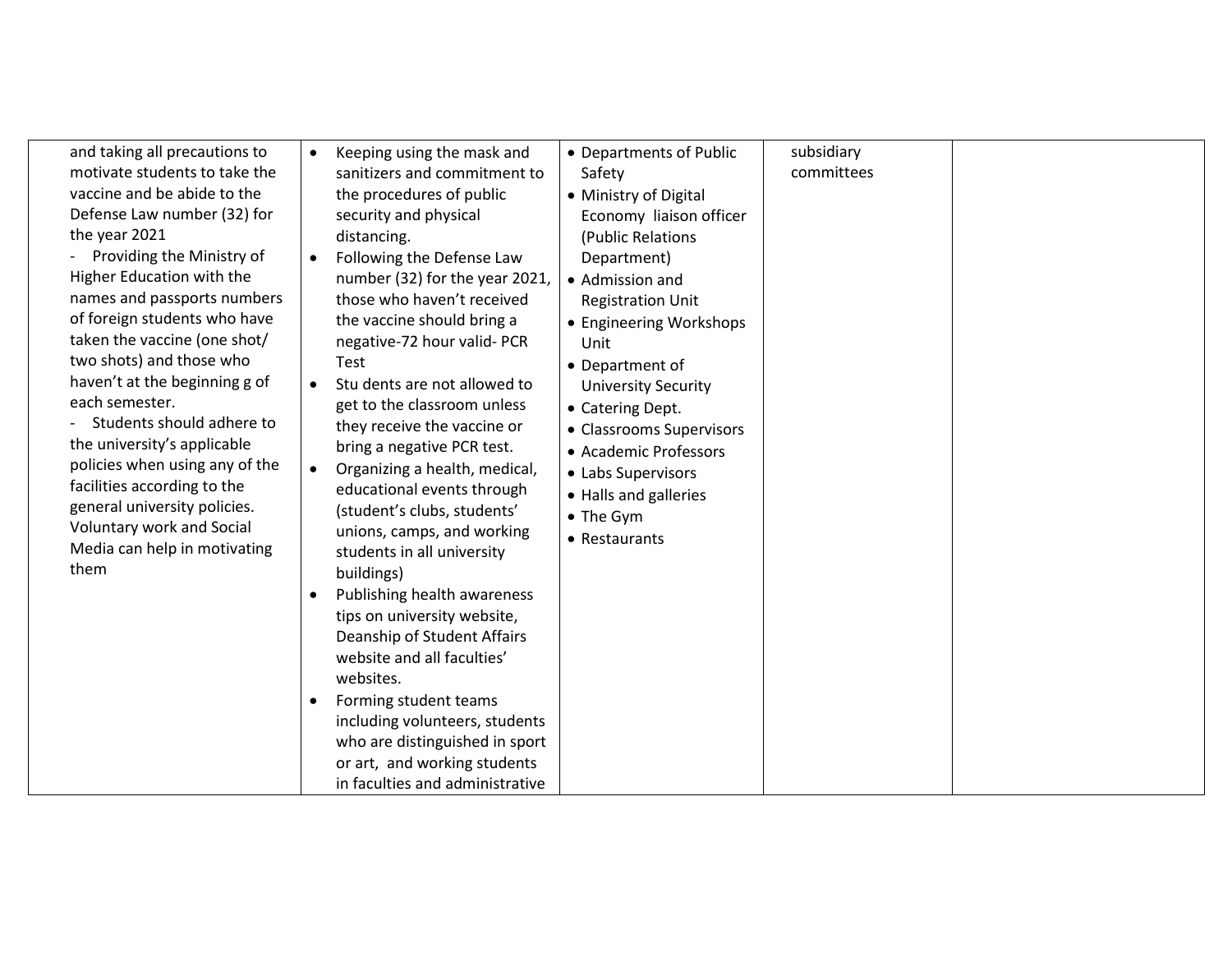|                                                  | units to spread awareness<br>among students to public<br>security instructions                                                                                                                                                                                                                                                                                                                                                                                                                                                                                                                                                                                                                                                                                                                                              |                                                                                                                |                                                                     |                                                       |
|--------------------------------------------------|-----------------------------------------------------------------------------------------------------------------------------------------------------------------------------------------------------------------------------------------------------------------------------------------------------------------------------------------------------------------------------------------------------------------------------------------------------------------------------------------------------------------------------------------------------------------------------------------------------------------------------------------------------------------------------------------------------------------------------------------------------------------------------------------------------------------------------|----------------------------------------------------------------------------------------------------------------|---------------------------------------------------------------------|-------------------------------------------------------|
| <b>University Facilities</b><br>6-<br>Classrooms | Ventilating classrooms<br>$\bullet$<br>continuously<br>Cleaning and preparing<br>classrooms at the end of every<br>semester<br><b>Controlling buildings</b><br>$\bullet$<br>entrances and following<br>certain protocols for (taking<br>temperature if possible and<br>wearing masks and gloves)<br>Providing all main and<br>subsidiary entrances,<br>classrooms, and WCs with<br>sanitizers and soap.<br>Students should adopt health<br>practices like physical<br>distancing, avoiding<br>scrambling, washing hands,<br>and sanitizing, in addition to<br>commitment to safety<br>conditions in transportation<br>Forming a team from students<br>$\bullet$<br>and employees from the<br>Department of University<br>Security to tour the university<br>to ensure the application of all<br>instructions and commitment | Academic<br>$\bullet$<br><b>Improvement Center</b><br>Department of<br>$\bullet$<br><b>University Security</b> | • The Supreme Central<br>Committee and its<br>subsidiary committees | Continues depending on the<br>epidemiological profile |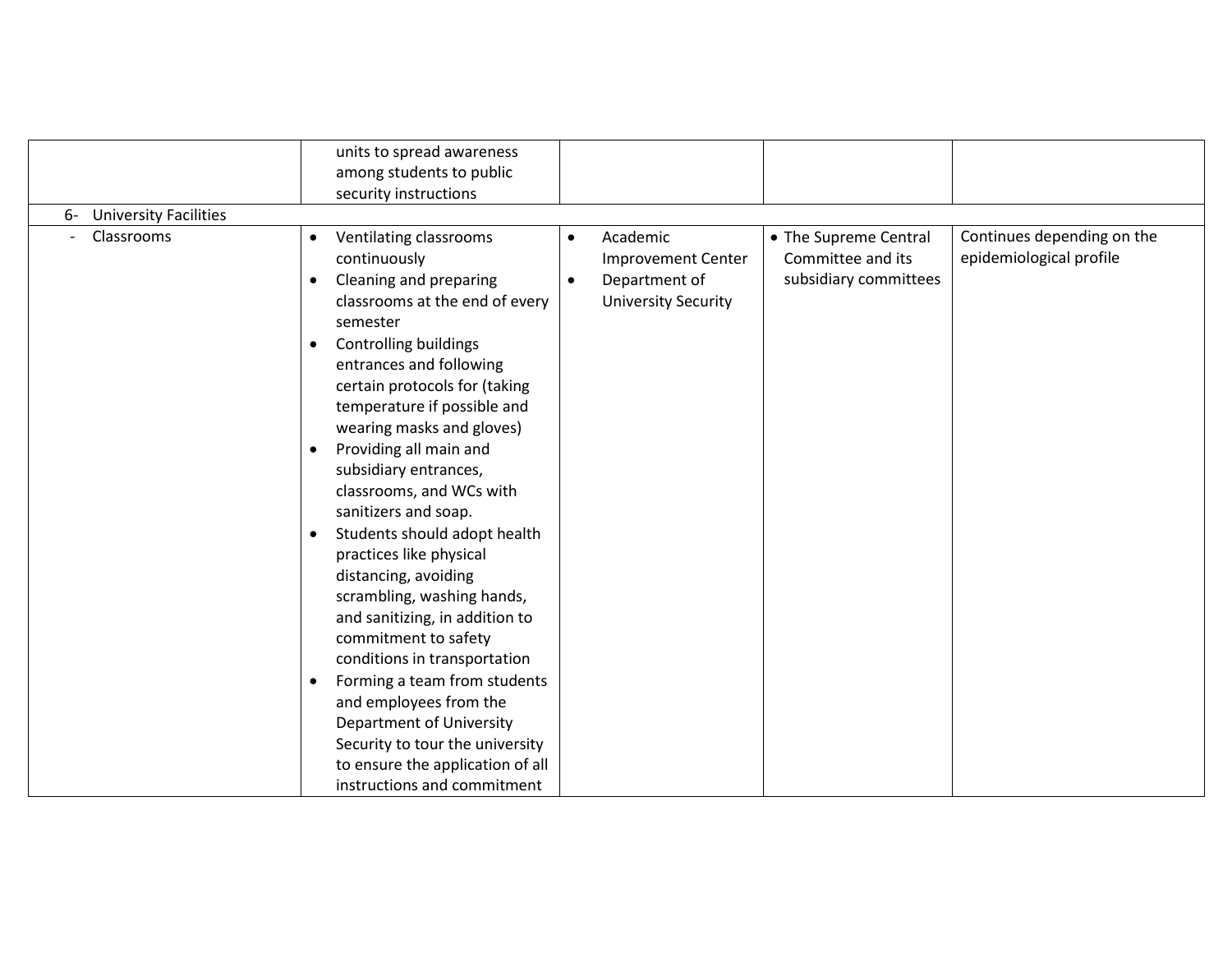|                      |                        | to safety methods using<br>(SANAD) Application following<br>the Defense Laws                                                                                                                                                                                                                                                                                                                                                                                                                                                                                                                                                                                                                            |                        |                                                                     |                                                       |
|----------------------|------------------------|---------------------------------------------------------------------------------------------------------------------------------------------------------------------------------------------------------------------------------------------------------------------------------------------------------------------------------------------------------------------------------------------------------------------------------------------------------------------------------------------------------------------------------------------------------------------------------------------------------------------------------------------------------------------------------------------------------|------------------------|---------------------------------------------------------------------|-------------------------------------------------------|
| - The Library        | $\bullet$<br>$\bullet$ | <b>Wearing Gloves and masks</b><br>and following public safety<br>procedures before entering<br>the library<br>Taking students' temperature<br>before entering the library<br>Putting sanitizers for students<br>to use before entering the<br>library<br>Periodically sanitizing<br>bookshelves, surfaces, sets<br>used by more than one<br>person, and seats in the library<br>Providing the library with<br>sanitizers which should be<br>continuously used by students.<br>Using stickers that mark<br>spaces between seats to<br>ensure physical distancing<br>between students<br>Increasing the number of seats<br>in the library to ensure<br>physical distancing<br>Finding new study halls to | • Central Library Unit | • The Supreme Central<br>Committee and its<br>subsidiary committees | Continues depending on the<br>epidemiological profile |
|                      |                        | prevent crowding if possible                                                                                                                                                                                                                                                                                                                                                                                                                                                                                                                                                                                                                                                                            |                        |                                                                     |                                                       |
| - Labs and Workshops | $\bullet$              | Wearing Gloves and masks<br>and following public safety                                                                                                                                                                                                                                                                                                                                                                                                                                                                                                                                                                                                                                                 | • Faculties            | • The Supreme Central<br>Committee and its<br>subsidiary committees | Continues depending on the<br>epidemiological profile |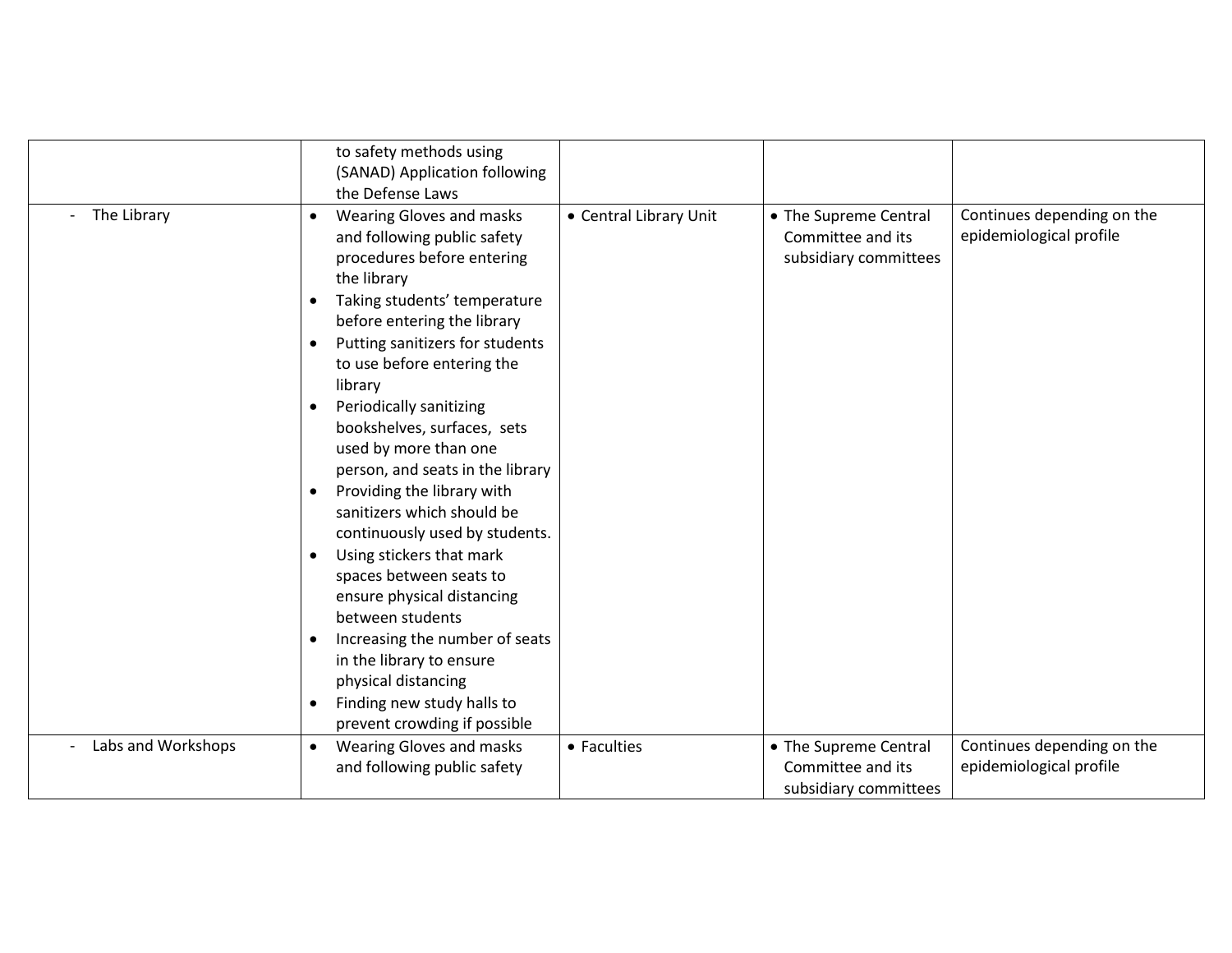|                                          | procedures before entering<br>the labs and workshops<br>Periodically sanitizing labs,<br>$\bullet$<br>workshops, surfaces, and<br>seats before students enter<br>the lab or workshop<br>Sanitizing the tools, sets, and<br>$\bullet$<br>equipment after use.<br>Using stickers that mark<br>$\bullet$<br>spaces between seats to<br>ensure physical distancing<br>between students<br>Dividing students into groups<br>$\bullet$<br>if needed to ensure physical<br>distancing<br>Preventing exchanging tools<br>$\bullet$<br>between students inside the<br>lab or workshop<br>Providing the lab and<br>$\bullet$<br>workshops with sanitizers and<br>asking students to keep using |                              |                                                                     |                                                       |
|------------------------------------------|--------------------------------------------------------------------------------------------------------------------------------------------------------------------------------------------------------------------------------------------------------------------------------------------------------------------------------------------------------------------------------------------------------------------------------------------------------------------------------------------------------------------------------------------------------------------------------------------------------------------------------------------------------------------------------------|------------------------------|---------------------------------------------------------------------|-------------------------------------------------------|
|                                          | them                                                                                                                                                                                                                                                                                                                                                                                                                                                                                                                                                                                                                                                                                 |                              |                                                                     |                                                       |
| University Restaurants and<br>Cafeterias | Obliging the workers in<br>$\bullet$<br>university restaurants and<br>cafeterias to take the<br>Coronavirus vaccines, and not<br>allowing those who haven't<br>taken the vaccine to get to<br>campus.<br>Daily sanitizing university                                                                                                                                                                                                                                                                                                                                                                                                                                                 | • Housekeeping<br>Department | • The Supreme Central<br>Committee and its<br>subsidiary committees | Continues depending on the<br>epidemiological profile |
|                                          | restaurants and cafeterias,                                                                                                                                                                                                                                                                                                                                                                                                                                                                                                                                                                                                                                                          |                              |                                                                     |                                                       |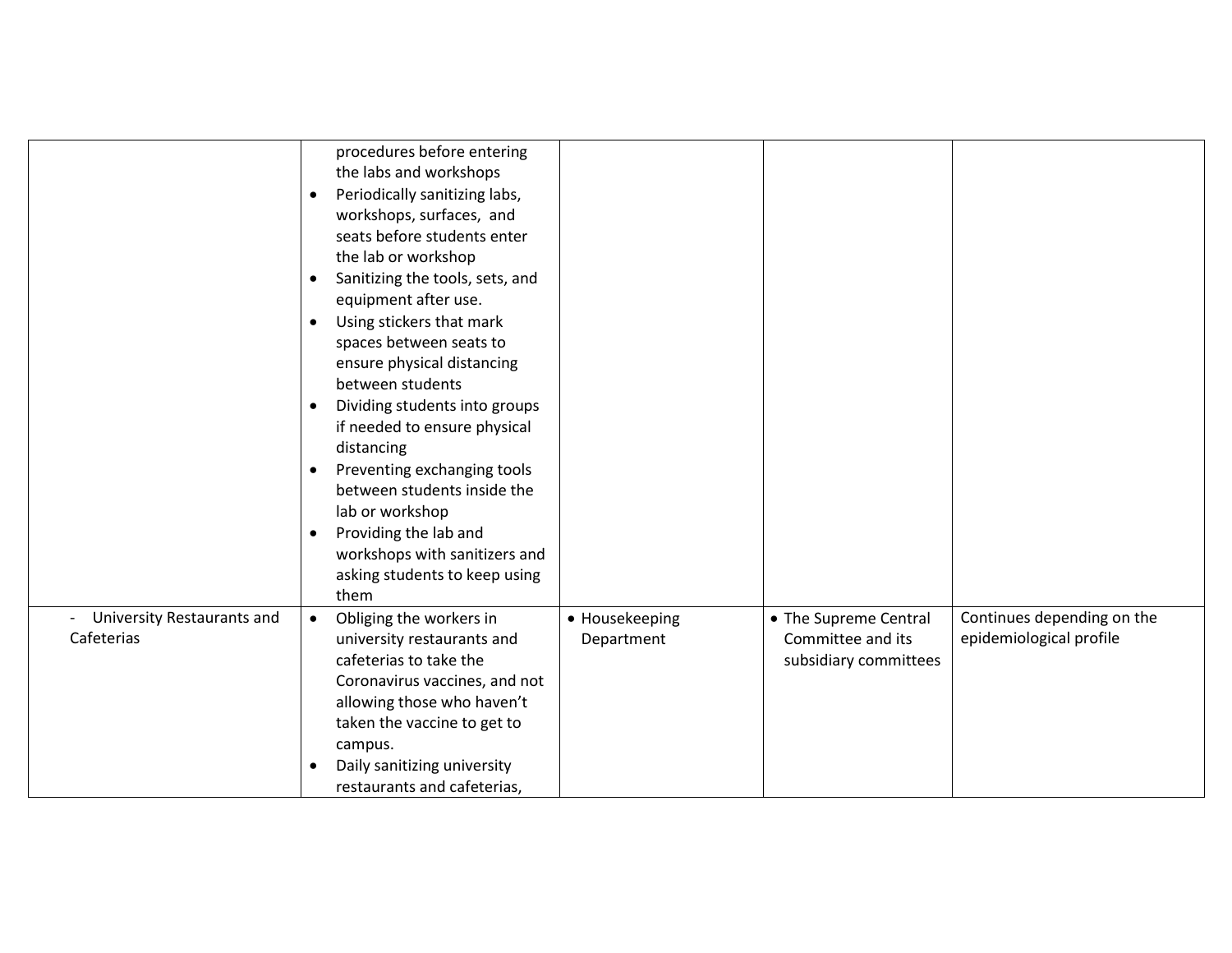| Moving inside the campus<br>$7-$        | and providing them with<br>sanitizers. In addition, obliging<br>all workers to wear masks<br>Preventing students from<br>$\bullet$<br>crowding in restaurants and<br>cafeterias                                                                                                                                                                                                                                                                                                                                                                           |           |                                                                     |                                                       |
|-----------------------------------------|-----------------------------------------------------------------------------------------------------------------------------------------------------------------------------------------------------------------------------------------------------------------------------------------------------------------------------------------------------------------------------------------------------------------------------------------------------------------------------------------------------------------------------------------------------------|-----------|---------------------------------------------------------------------|-------------------------------------------------------|
|                                         | Obliging students to wear<br>$\bullet$<br>masks when moving in<br>university by internal<br>transportation vehicles on<br>campus                                                                                                                                                                                                                                                                                                                                                                                                                          | $\bullet$ | • The Supreme Central<br>Committee and its<br>subsidiary committees | Continues depending on the<br>epidemiological profile |
| Students' Internal<br>8-<br>Dormitories | Preventing workers or<br>$\bullet$<br>students to get to internal<br>dormitories unless they take<br>the vaccine.<br>Preventing unvaccinated<br>$\bullet$<br>guests to get to students'<br>internal dormitories<br>Providing dormitories with<br>$\bullet$<br>sanitizers an give special<br>attention to cleanliness and<br>rooms ventilation inside<br>dormitories<br>Leaving $1m^2$ inside the room<br>$\bullet$<br>for each students<br>Ensuring physical distancing by<br>$\bullet$<br>leaving rational space<br>between students in the<br>dormitory | $\bullet$ | • The Supreme Central<br>Committee and its<br>subsidiary committees | Continues depending on the<br>epidemiological profile |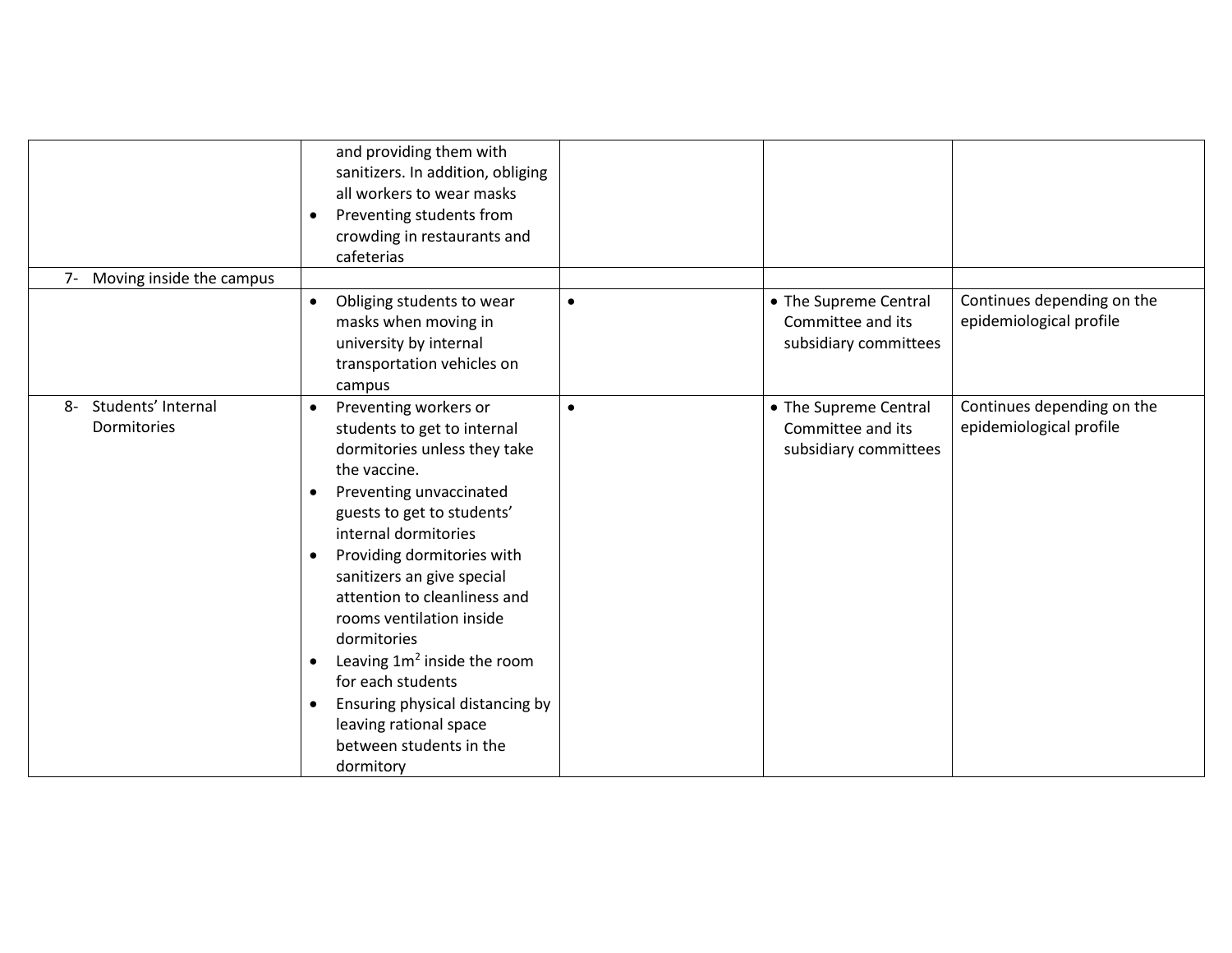| Raising students' awareness<br>$\bullet$<br>between students towards the<br>importance of physical<br>distancing and preventing<br>crowding<br>Stage 3: Dealing with Infections |                                                                                                                                                                                                                                                                                                                                                                                                                                                                                                                                                                                                                                                                                                                                                                          |             |                                                                     |                                                       |  |  |
|---------------------------------------------------------------------------------------------------------------------------------------------------------------------------------|--------------------------------------------------------------------------------------------------------------------------------------------------------------------------------------------------------------------------------------------------------------------------------------------------------------------------------------------------------------------------------------------------------------------------------------------------------------------------------------------------------------------------------------------------------------------------------------------------------------------------------------------------------------------------------------------------------------------------------------------------------------------------|-------------|---------------------------------------------------------------------|-------------------------------------------------------|--|--|
|                                                                                                                                                                                 | Making regular screening tests<br>$\bullet$<br>for students to detect<br>infections while the medical<br>staff conduct confirmatory<br>tests and do the required<br>medical procedure<br>If any similar symptoms occur,<br>the student should be asked to<br>make a PCR test and in case of<br>being positive, the student will<br>be given 10 days off and gets<br>back to university when he is<br>classified as "recovered".<br>Students who are in contact<br>with the infected student with<br>no symptoms should do a PCR<br>test.<br>Students who are in contact<br>with the infected student with<br>no symptoms should do a first<br>PCR test 3 days after the first<br>infection for any of the<br>students or the faculty, and<br>the second 7 days after the | • Faculties | • The Supreme Central<br>Committee and its<br>subsidiary committees | Continues depending on the<br>epidemiological profile |  |  |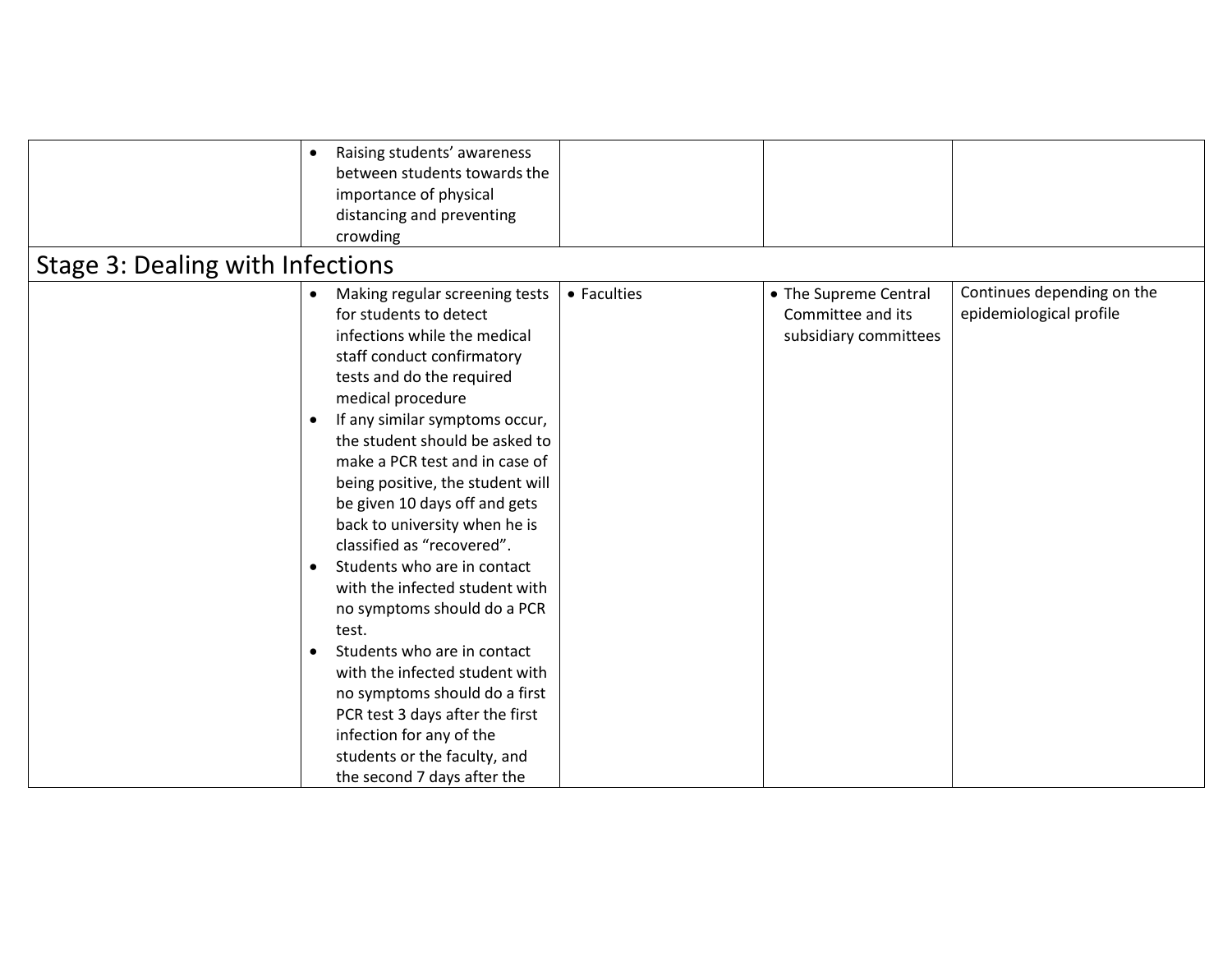|                                                                                                    | $\bullet$<br>$\bullet$<br>$\bullet$ | first positive case occurs, or<br>when any symptoms occur.<br>The faculty member who has<br>symptoms should leave<br>campus and see a doctor and<br>bring a medical report of<br>recovery before getting back<br>to campus. In this case they<br>can teach online.<br>Reports are accepted if issued<br>from university hospitals,<br>hospitals of the Ministry of<br>Health, and hospitals of Royal<br><b>Medical Services</b><br>The classroom in which the<br>infection occurs should not be<br>used till the next day after |                                     |                                                                     |                                                       |
|----------------------------------------------------------------------------------------------------|-------------------------------------|---------------------------------------------------------------------------------------------------------------------------------------------------------------------------------------------------------------------------------------------------------------------------------------------------------------------------------------------------------------------------------------------------------------------------------------------------------------------------------------------------------------------------------|-------------------------------------|---------------------------------------------------------------------|-------------------------------------------------------|
| Procedures to be followed if<br>a student or worker in the<br>enterprise suffer of any<br>symptoms | $\bullet$<br>$\bullet$              | being sanitized<br>If infections is 10% of the<br>number of students inside a<br>classroom, study in the<br>section is suspended for (14)<br>weeks and the university<br>makes the required<br>procedures for the students of<br>the section to take their<br>classes for the courses they<br>are taking online<br>If infections is 10% of the<br>number of students inside the<br>faculty, study inside the                                                                                                                    | • Committees formed in<br>faculties | • The Supreme Central<br>Committee and its<br>subsidiary committees | Continues depending on the<br>epidemiological profile |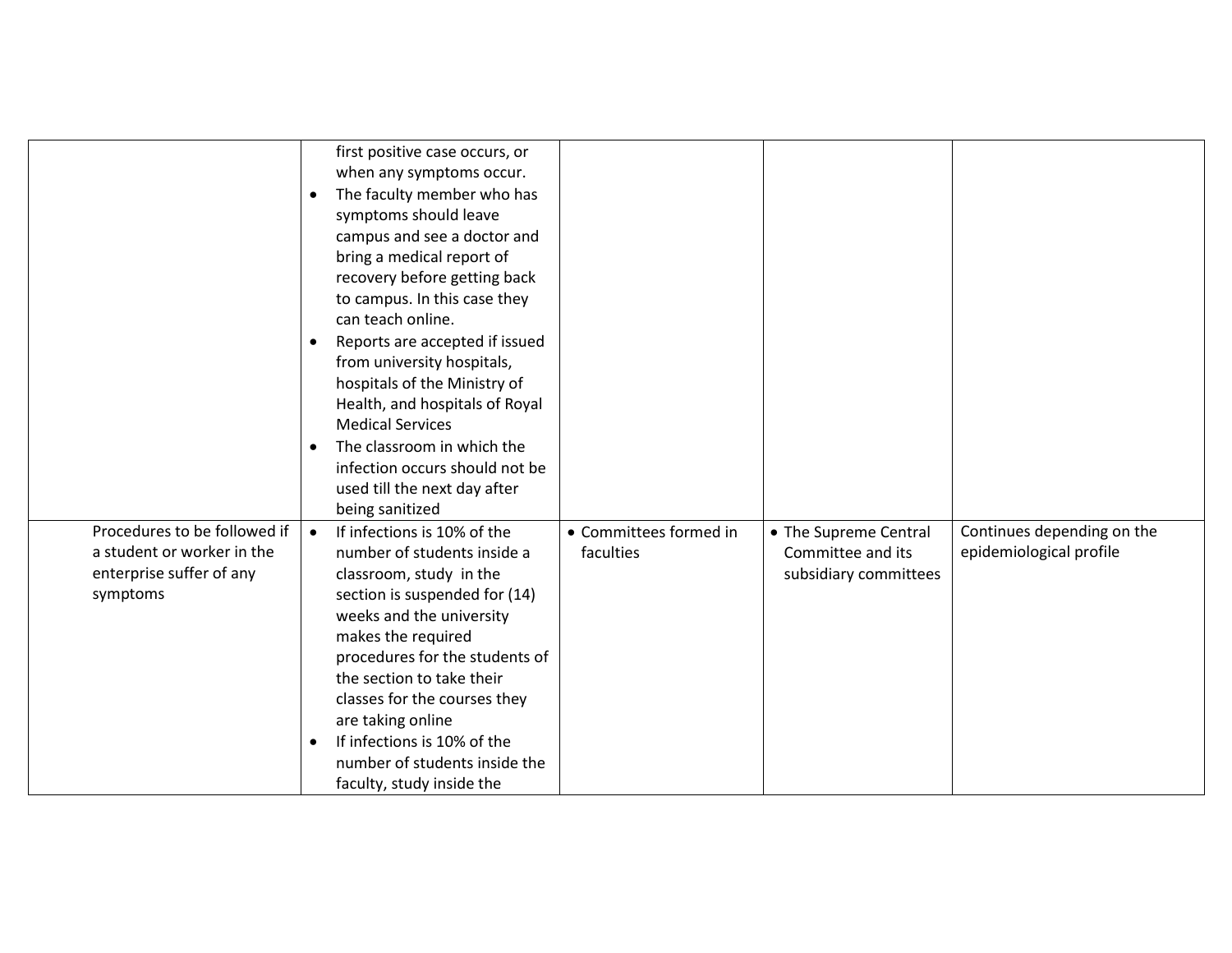|                                 | faculty is suspended for (14)            |                         |                       |                            |
|---------------------------------|------------------------------------------|-------------------------|-----------------------|----------------------------|
|                                 | weeks and classes will be                |                         |                       |                            |
|                                 | given online.                            |                         |                       |                            |
|                                 | If infections is 10% of the<br>$\bullet$ |                         |                       |                            |
|                                 | number of students inside the            |                         |                       |                            |
|                                 | university, study inside the             |                         |                       |                            |
|                                 | university is suspended for              |                         |                       |                            |
|                                 | (14) weeks and classes will be           |                         |                       |                            |
|                                 | given online.                            |                         |                       |                            |
|                                 | Students with cancer or any<br>$\bullet$ |                         |                       |                            |
|                                 | other immunodeficiency                   |                         |                       |                            |
|                                 | diseases are allowed to study            |                         |                       |                            |
|                                 | online but assessment and                |                         |                       |                            |
|                                 | tests should be inside                   |                         |                       |                            |
|                                 | university                               |                         |                       |                            |
|                                 | Health protocol for dealing<br>$\bullet$ |                         |                       |                            |
|                                 | with infections: Applying                |                         |                       |                            |
|                                 | home isolation for (14) days             |                         |                       |                            |
|                                 | for the infected person after            |                         |                       |                            |
|                                 | receiving a positive result and          |                         |                       |                            |
|                                 | making tests for those who               |                         |                       |                            |
|                                 | were in close contact (those             |                         |                       |                            |
|                                 | who were in contact with the             |                         |                       |                            |
|                                 | infected person for (15)                 |                         |                       |                            |
|                                 | minutes in a distance of less            |                         |                       |                            |
|                                 | that 2m without a mask) and              |                         |                       |                            |
|                                 | to ask them to stay at home              |                         |                       |                            |
|                                 | and take the classes online              |                         |                       |                            |
| Insuring, Documenting, and      |                                          | • Safe Return Committee | • The Supreme Central | Continues depending on the |
| <b>Implementing Procedures:</b> |                                          |                         | Committee and its     | epidemiological profile    |
|                                 |                                          |                         | subsidiary committees |                            |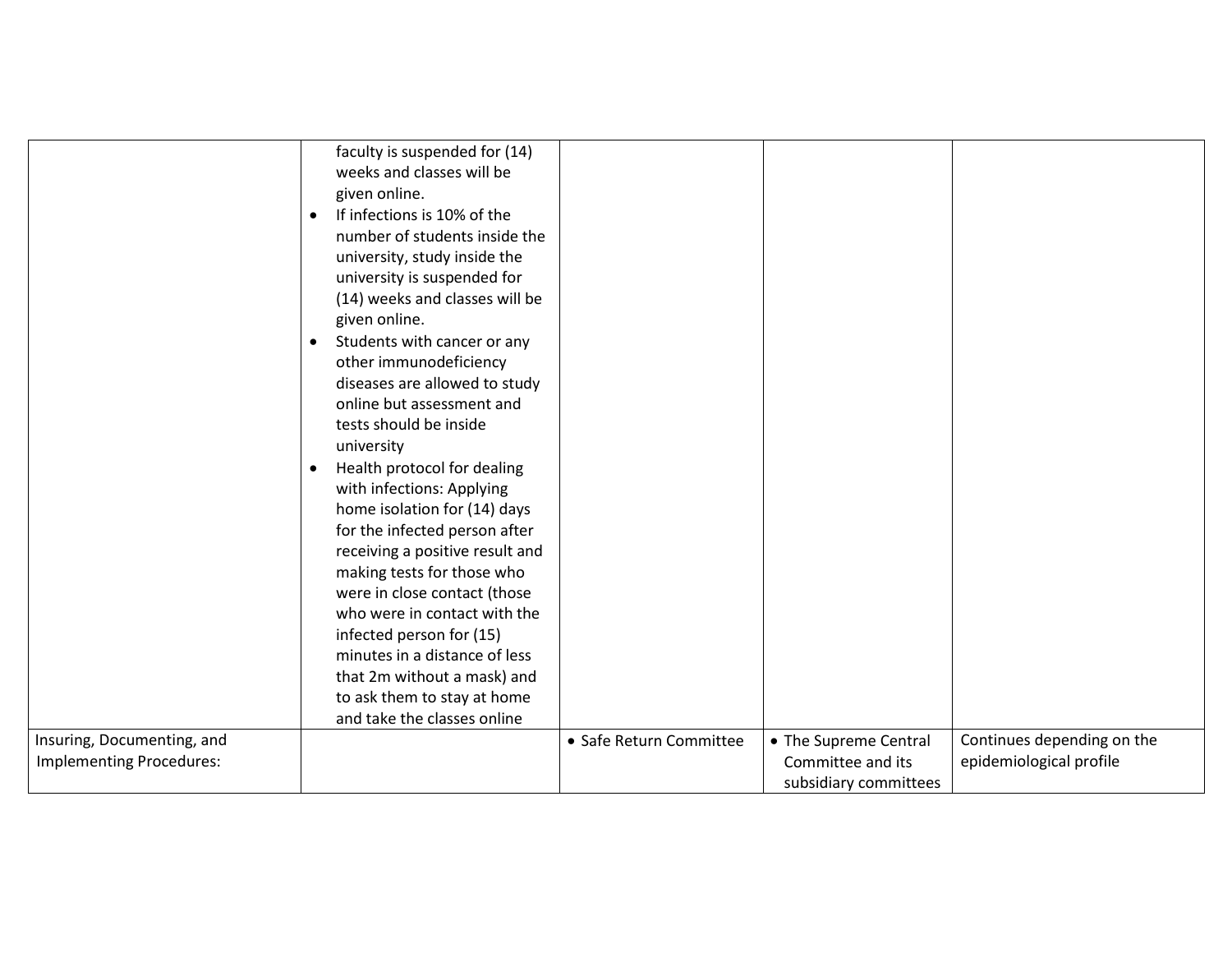| $1 -$ | <b>Forming Higher Central</b>     |  |  |
|-------|-----------------------------------|--|--|
|       | Committees in the university      |  |  |
|       | which emanate follow-up           |  |  |
|       | committees for each sector. The   |  |  |
|       | emanating committees prepare      |  |  |
|       | reports for:                      |  |  |
|       | - Ensuring that infection control |  |  |
|       | standards (masks and              |  |  |
|       | sanitizers) are in place.         |  |  |
|       | - Coordinating awareness          |  |  |
|       | lectures to spread the culture    |  |  |
|       | of infection prevention among     |  |  |
|       | students and staff and            |  |  |
|       | following up the lectures         |  |  |
|       | -Monitoring and documenting       |  |  |
|       | absence and checking whether      |  |  |
|       | it is because of a respiratory    |  |  |
|       | disease that may result in an     |  |  |
|       | epidemiological outbreak to       |  |  |
|       | take the required precautions     |  |  |
|       | -The emanating committees         |  |  |
|       | follow up the epidemiological     |  |  |
|       | profile and governmental          |  |  |
|       | instructions and the periodical   |  |  |
|       | update of the plans according     |  |  |
|       | to the upcoming then submit a     |  |  |
|       | reports to the Ministry of        |  |  |
|       | <b>Higher Education</b>           |  |  |
| $2 -$ | Forming subcommittees for all     |  |  |
|       | university sectors to prepare     |  |  |
|       | reports for:                      |  |  |